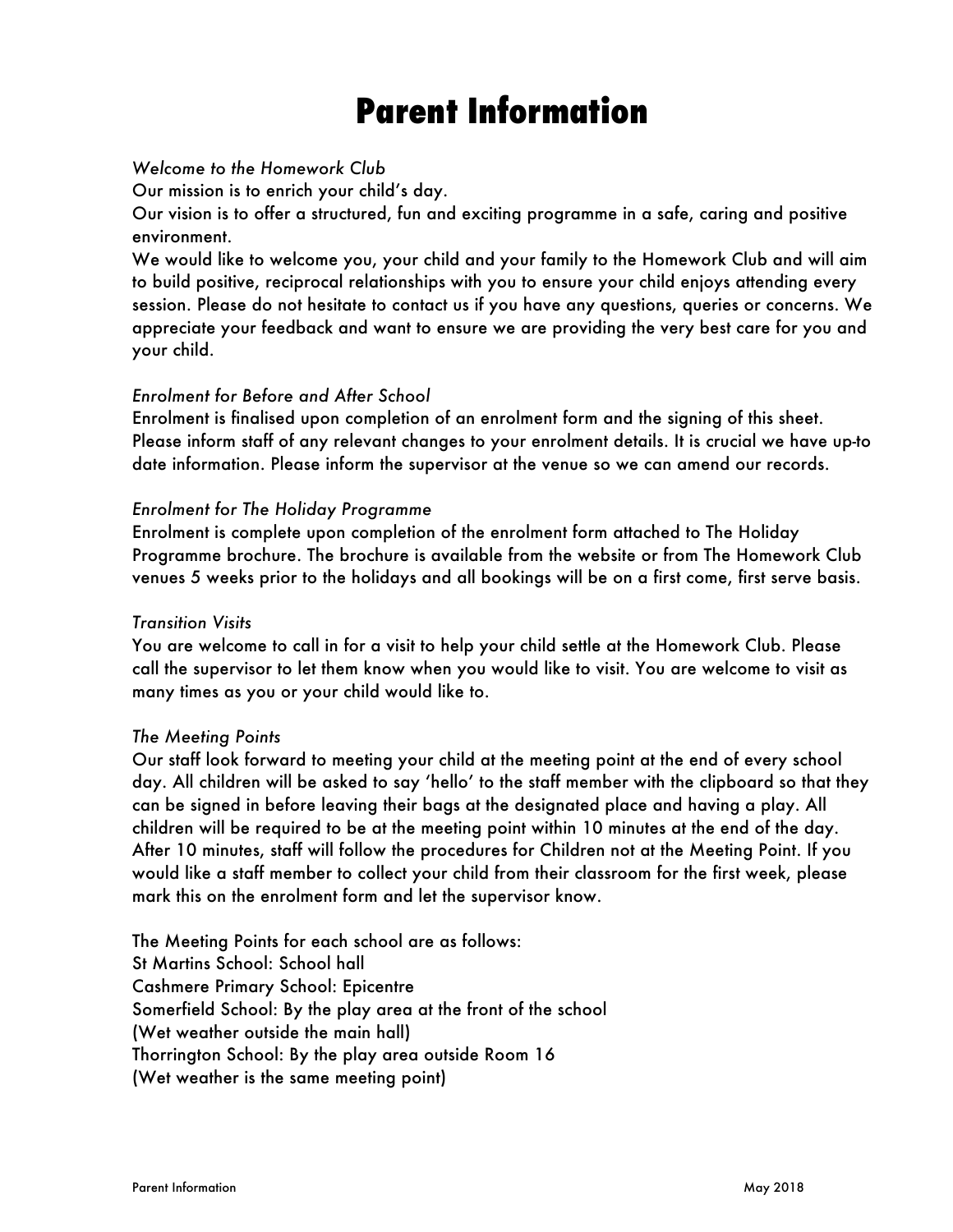# *Staff and Supervision*

All staff have been police vetted and trained in The Homework Club's Policies and Procedures. There is always a minimum of two staff members on site at the After School Care and Holiday Programme, one of whom is First Aid trained. The child/staff ratios on site are 1:10 and off site are 1:8.

# *Absences for Before and After School*

Once your child's name is on the roll, we expect him/her to be at the programme unless we have been notified by the parent/caregiver. Please phone the mobile and leave a message before 2.30pm if your child will not be attending. The cancellation fee is half the daily rate and will be added to your account.

# *Absences for The Holiday Programme*

There will be no refunds due to cancellations. If you think that your circumstances should allow for a refund, a letter in writing must be given to the manager within 7 days of the cancellation, PO Box 28069 Christchurch 8242

# *Collecting your child*

If a person arrives to collect your child whose name is not on your enrolment form, then we are obliged (for your child's safety) to keep your child in our care until you have been located for consent. To save embarrassment for all concerned, we would appreciate prior notification from you on this matter. Please remember that the programme closes at 6.00p.m.

# *Signing your child out for After School*

Each day when you collect your child, it is essential that you sign your child out in the daily roll book with your signature and the time. We need to know that your child has gone home safely.

# *Signing your child in and out of The Holiday Programme*

The children need to be signed in and out, with the times of attendance, to The Holiday Programme. You will be asked for two contact numbers for each day.

# *Signing your child into the Before School Care*

Please sign your child into the before school care every morning. Our staff will sign them out every day.

# *Fees for Before School (7.30am) and After School (3.00pm – 6.00pm)*

| The Homework Club Barrington After School Care                                                 | \$19            |
|------------------------------------------------------------------------------------------------|-----------------|
| The Homework Club Beckenham and St Martins After School Care                                   | \$20            |
| The Homework Club Cashmere                                                                     | \$20            |
| The Before School Care Barrington for children attending Somerfield School                     | \$10            |
| The Before School Care St Martins for children attending St Martins School                     | \$10            |
| The Before School Care for all other schools to include taxi transport                         | S <sub>12</sub> |
| Please note cancelled sessions before 2.30pm will incur half payment of that session. The full |                 |
| fee will apply if there has been no cancellation. Casual Sessions are \$20 and can be booked   |                 |
| the day before. There will be a late pick up fee \$10 for every 10 minutes after 6.00pm.       |                 |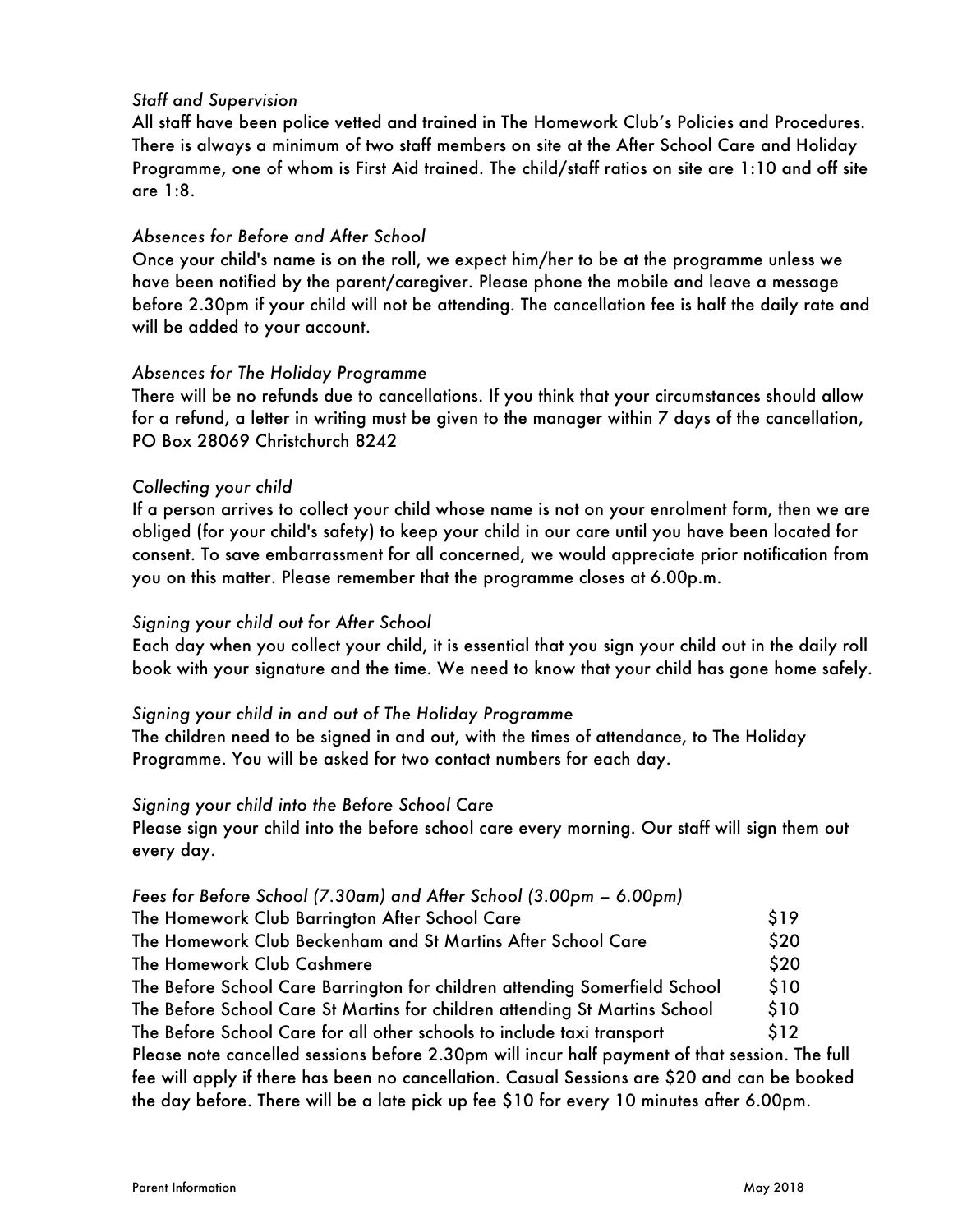*Fees for The Holiday Programme* 8.00am – 3.00pm \$45 per day 8.00am – 6.00pm \$55 per day There is a 10% discount for 2 or more children or for a full week

# *The Fee Policy*

Please read the Fee Policy for more information. We prefer \$0 balance at the end of every week. All unpaid accounts will be passed onto a debt collecting agency at the end of every school term. All invoices will be emailed weekly to the address provided on the Enrolment Form, please let us know if you are not receiving weekly invoices.

*Excursions* - The children will be taken to the local park on special occasions. Whenever the group leaves the centre a note will be left informing callers of its whereabouts. Other excursions will require a permission slip.

#### *Policies and Procedures*

Please see the supervisor if you wish to view our Policies and Procedures. The Homework Club follows the guidelines as set out by the Ministry of Social Development. The MSD inspect our programmes every two years and all records are sighted for approval purposes on a regular basis.

#### *Behaviour management*

We use behaviour management techniques that encourage positive self-esteem. Every effort will be made to help your child settle into the programme. Our staff will follow the Behaviour Plan. If a child displays 'Red Behaviour' as per our Behaviour Plan, a Serious Incident Form will be issued and a temporary exclusion period will be imposed at the Before/After School Care Programmes. At The Holiday Programme a Serious Incident Form will result in exclusion for the remaining of the programme without notice. Any 'Black Behaviour' will result in permanent exclusion from The Homework Club. We aim at working with you to ensure your child has a positive experience at the Homework Club, and children's safety always comes first. Please see our Behaviour Plan for more information.

# *Special Needs*

All special requirements for your child should be recorded on the Enrolment Form so that our staff can be prepared to help your child as needed. We welcome and accept every child and want to work with you to ensure a positive experience at The Homework Club. It is a breach of the Human Rights Act to deny a child entry to The Homework Club purely because they have a disability. However, if The Homework Club is genuinely unable to cater for the child's needs, eg. for reasons of child safety or toileting issues, they are entitled to exclude them.

#### *Emergencies*

Our staff are trained to deal with emergencies. In the case of a serious accident involving your child the staff will contact you and take your child to the nearest medical facility. In a civil emergency the staff will follow the Homework Club emergency procedure and, if they cannot re-enter the venue, will walk to the nearest primary school and will wait with the children until they have been collected.